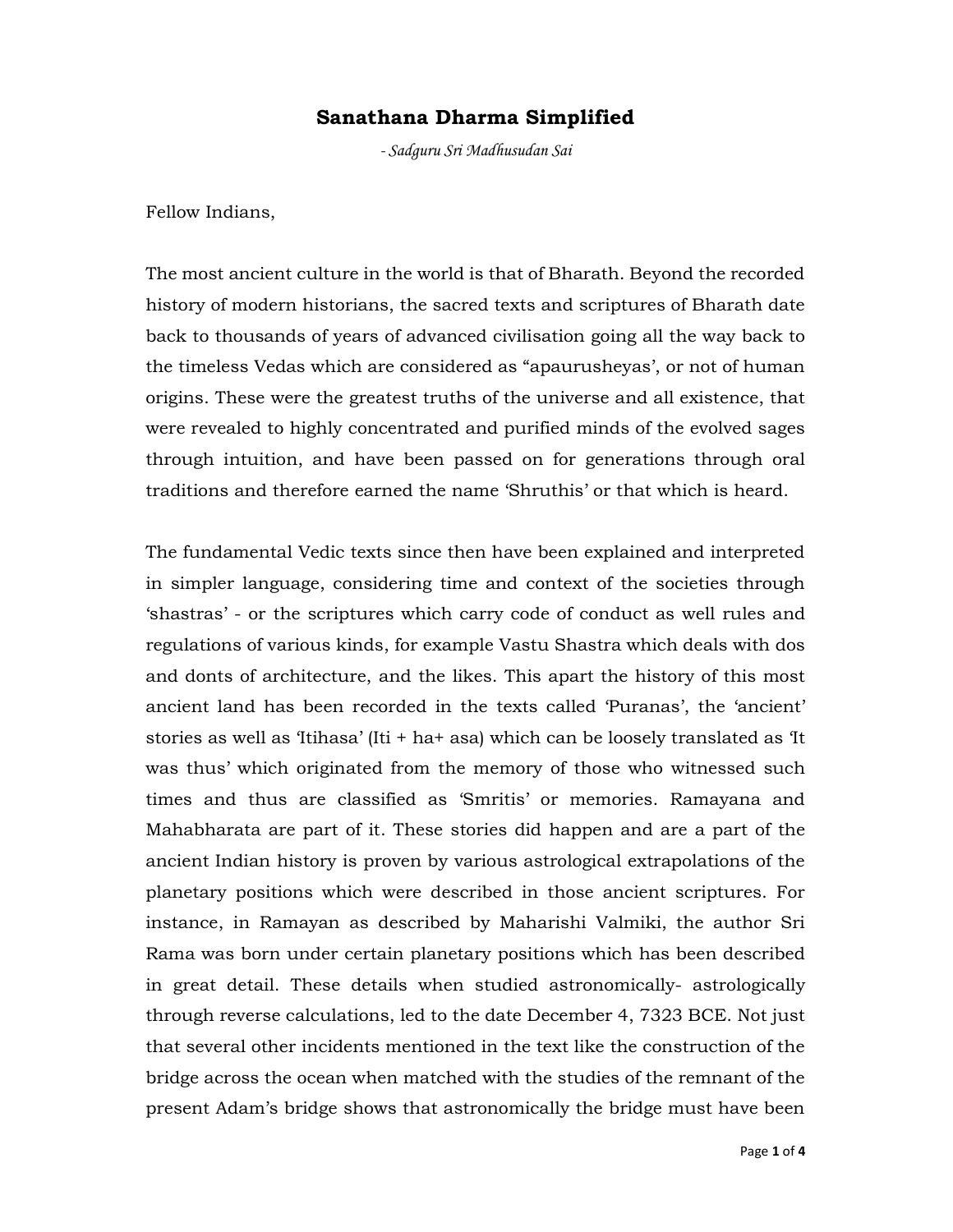constructed around October of 7292 BCE and when studied geologically, radiocarbon dating estimates that the area of that bridge must have been exposed (and not submerged) anywhere between 7000 to 18000 years ago. These stories when corroborated with actual archeological sites that still hold significant evidence of the happenings as mentioned in Ramayana, leave no room for doubt about the ancientness of Bharath beyond the modern recorded history of Harappan civilisation dated only 2600 BCE.

With the passage of time and with more and more people studying these scriptures, various other texts of this ancient land emerged. Be it the commentaries on these ancient texts called 'Bhashyas' or even independent works of one's own spiritual and intellectual acumen like the 'Sutras' aphorisms, inspired by these ancient truths of the Vedas.

This peninsular land was then known as Bharath Varsha located in Jambu Dweepa - the great island, which stretched all the way from the Easteen Europe to the Far East Asia of today. The culture of this great land that bound everyone together in a way of life unique only to this land was called 'Sanathana Dharma'- or simply put 'the supreme eternal law'. This was simply the law that guided and governed the material as well as spiritual well-being of all the people.

However, with the passage of time this very law came to be known as 'Hindu Dharma' due to the naming of this land which on the other side of the river Sindhu as the land of Hindus. Not until Persians named is Hindu (as they pronounced Sindhu as Hindu) that the then residents of this land came to be known as Hindus and our way of life came to be known as Hindu Dharma. However, if we refer to our ancient texts, nowhere do we find the word 'Hindu', which has been ascribed to us albeit very recently if one were to consider the timeless history of our ancient land.

Thus, the roots of Hindu culture truly lie in the tenets of Sanathana Dharma who's most essential teaching is the divinity of all existence as found in the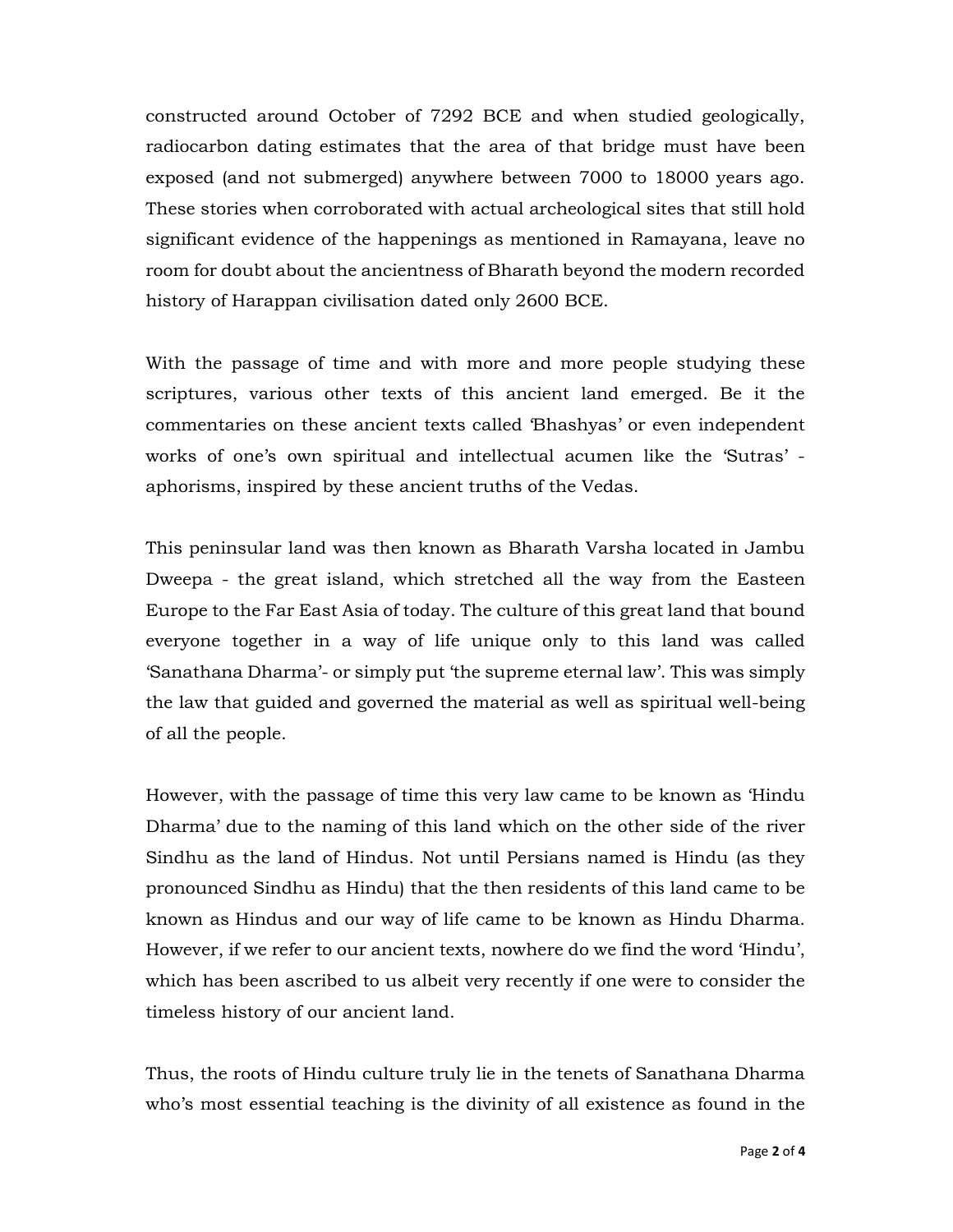philosophical part of the Vedas called 'Vedanta', described in the Upanishadic texts of the Vedas. Vedanta does not mean end of the Vedas but simply the ultimate wisdom of the Vedas beyond which there is nothing more to be known. The idea of divinity of all creation is unique only to Sanathana Dharma which proclaims 'Aham Brahmasmi', I am Divine and 'Sarvam Khalvidam Brahma' - All is Divine. The supreme divinity which is simply the pure consciousness pervading every part of the creation is known as Parabrahman or Paramatma and the individual consciousness in all is referred to as Jeevatama or simply Atman. Think of a bucket of water immersed in a tank of water; the water in the bucket and in the tank is same but known differently due to its presence in the different containers.

The other most important aspect of Sanathana Dharma which naturally cascades down to Hindu Dharma is the twin principles of - Karma (Cause and Effect) and Punarjanma (Reincarnation). The actions that we perform lead to consequences that are good, bad or mixed ones and we must experience them at some point of time. Much like Newton's third law of action and reaction with the only difference being that some results are instantaneous like satisfaction of thirst upon drinking cool water, some are long drawn like a seed sown that becomes a tree after a few years, and some are really long drawn spanning several births. Therefore, reincarnation happens when the same Jeevatma must experience the left-over consequences of previous births by reincarnating in another form in another time and place. That would explain why some children are born child prodigies without any formal training, or why some are born poor and some are born rich, some are born sick and some are healthy and so on. This twin principles of Karma and Punarjanma control or decide the family and circumstances in which one is born. This cycle of birth and death goes on until the Jeevatma or individual consciousness evolves to realise that it's not different from the Paramatma the supreme divine consciousness. And this happens through purification of one's mind and actions. Thus, sanathana dharma promotes annihilation of individual ego through purification of mind by various spiritual means like devotion to a name or form of God of one's liking, study of spiritual scriptures,